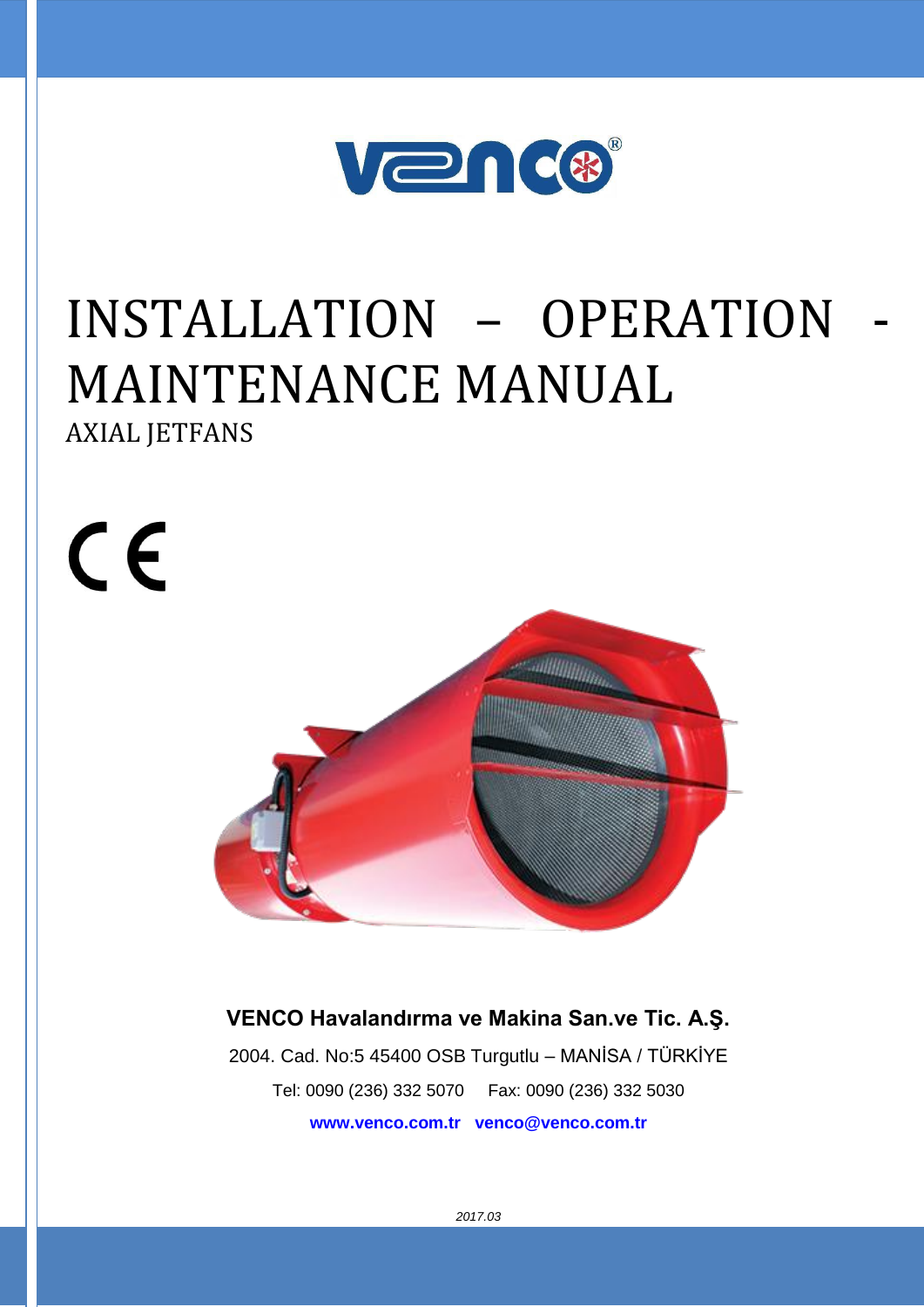

#### **INDEX**

| 10. |  |
|-----|--|
| 11. |  |
|     |  |

#### <span id="page-1-0"></span>**1. INTRODUCTION**

Before operating VENCO branded VAX-J and VAX-JR Axial Type Jetfans, please examine carefully the instruction manual and keep it. Do not use devices as a workbench or a storage area. VENCO VAX-J and VAX-JR Axial Type Jetfans can only be operated in conditions of intended design and technical specifications.



**BEFORE OPERATING READ THIS MANUAL and KEEP IT IN REACH OF A SERVICE PERSONNEL.**



**THIS FAN CAN ONLY BE OPERATED IN CONDITIONS OF INTENDED DESIGN AND TECHNICAL SPECIFICATIONS. OTHERWISE THE RESPONSIBILITY BELONGS TO INSTALLER.**



**DO NOT USE THIS FAN IN EXPLOSIVE and CORROSIVE ENVIRONMENT.**



**RESPONSIBILITY OF THE DEFECTS WHICH CAN BE OCCURED AS A RESULT OF UNAUTHORIZED PERSONNEL INTERVENTION TO FAN or TO BE USED NON-ORIGINAL SPARE PARTS BELONGS TO THE INSTALLER.**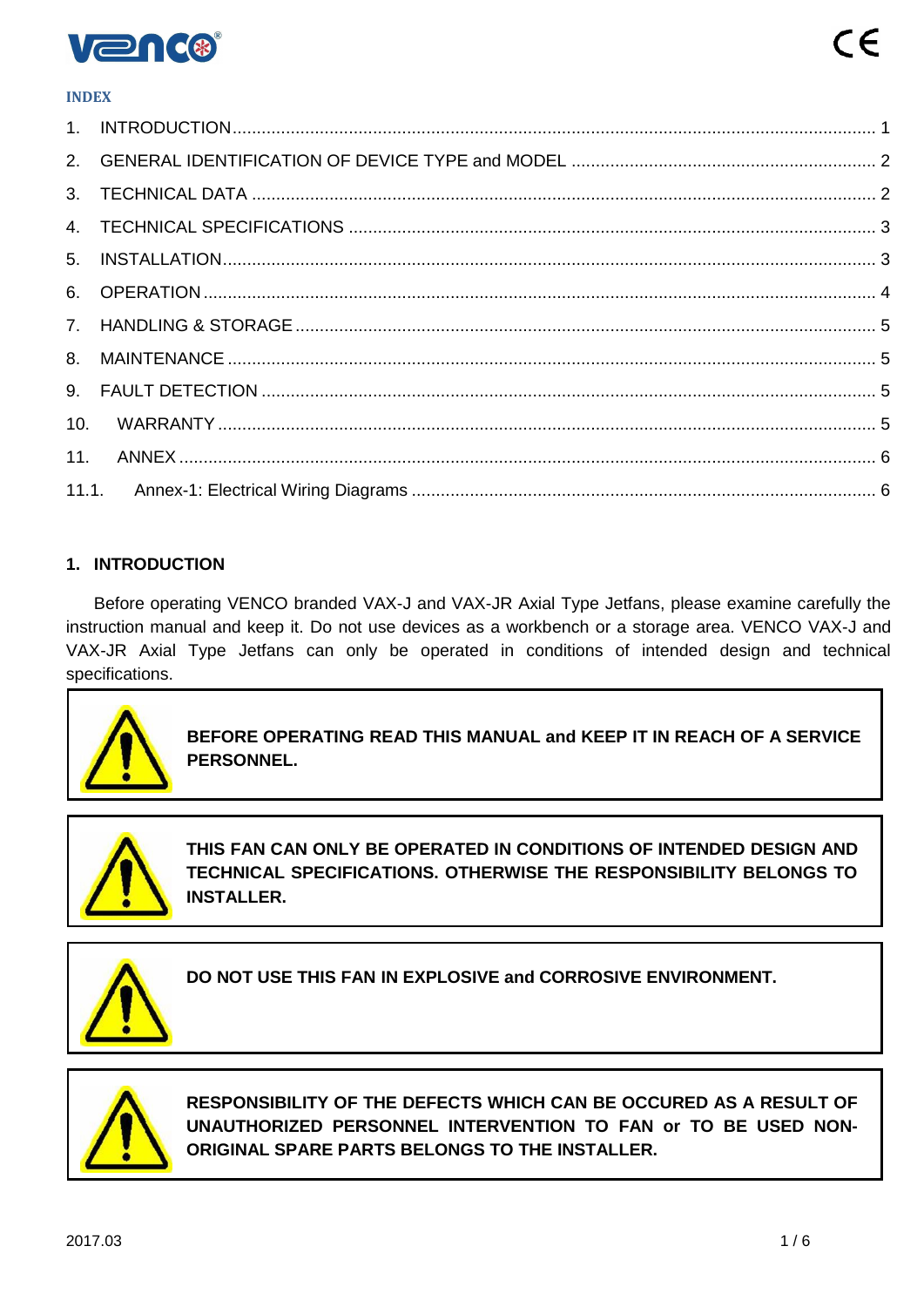

#### <span id="page-2-0"></span>**2. GENERAL IDENTIFICATION OF DEVICE TYPE and MODEL**

Jetfan system is used for smoke exhaust when there is a fire at car parks besides the daily ventilation. It prevents smoke to diffuse whole area and provides fire escapes as smoke free and allows people to escape. The Axial jetfans may not be used in areas in which an explosion-capable atmosphere can be found. The motor is found combined with the impeller in canals where the air circulation actualized. There are unidirectional and reversible models which allow design flexibility The fan cannot be installed outside without water precaution.

#### <span id="page-2-1"></span>**3. TECHNICAL DATA**

The type key can be seen on the name plate. For Axial jetfans, it contains the following data



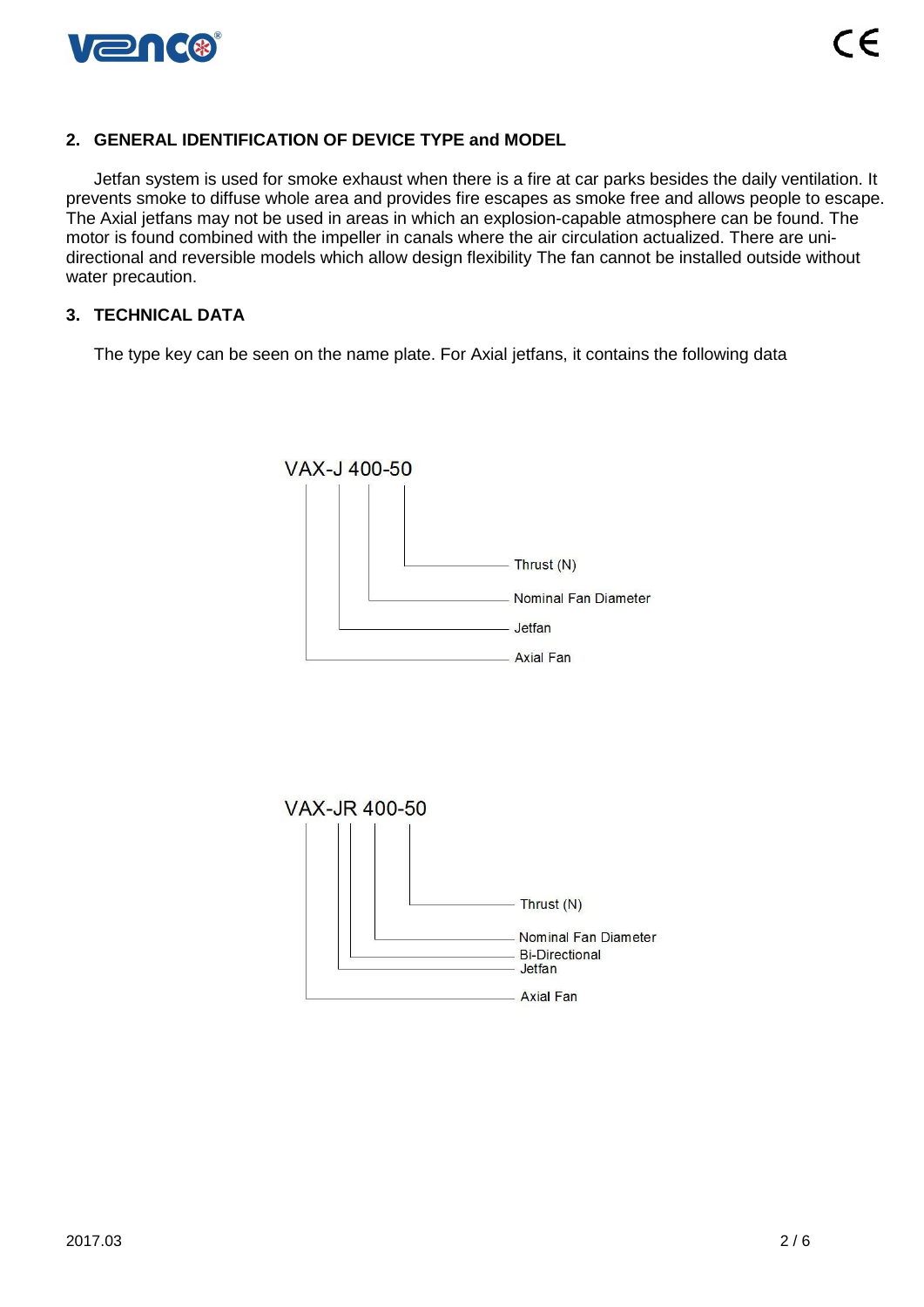

## <span id="page-3-0"></span>**4. TECHNICAL SPECIFICATIONS**

VENCO VAX-J and VAX-JR Type Axial Jetfans;

- There are bi-directional and reversible models which allow design flexibility
- *Ø* 400 diameter
- Hot deep galvanized sheet metal casing
- Just aluminum adjustable blade angle
- Aerodynamic profile impellers allow high efficiency and low noise
- Die cast aluminum alloy fan hubs
- Optimum capacity obtained hub and adjustable blade combinations
- IP 67 terminal box is on the fan casing
- Electrical motors with IP55
- 230 V, 1 phase, 50 Hz and 400 V, 3 phase, 50 Hz
- Jetfan has silencers at both sides to have a laminar flow besides reducing the noise level
- .Uni-directional jetfan has deflector one side and zinc plated guard. Reversible jetfan has deflector at both ends
- .The jetfans are tested and approved at 300°C temperature for 2 hours regarding to EN 12101-3 standard.

## <span id="page-3-1"></span>**5. INSTALLATION**

The fan must be installed according to the air direction label on the fan. Before the start of assembly, examine manually whether the fan wheel runs freely. Before installation, check the minimum air gap between the blade tip and the housing according to the following table. During assembly, secure the assembly area. Take precautions for any access by unauthorized persons. The fan should be installed in a way that makes service and maintenance easy. A wiring diagram is applied on the inside of the junction box or separately enclosed. Electrical installations must be made by trained and authorized electrician.



**Figure 5.1**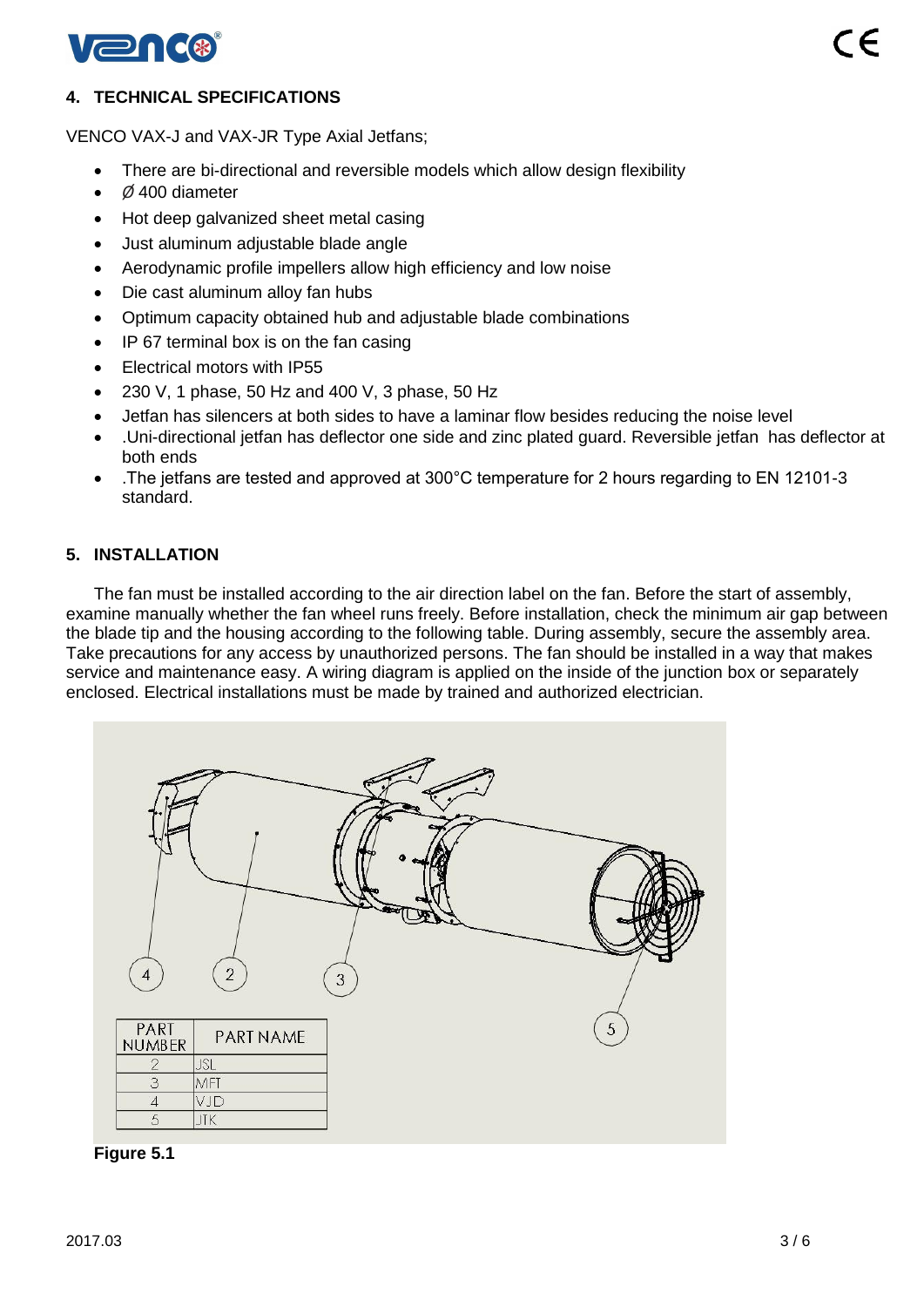

MFT, JSL, VJD, JTK parts that are used with the jet fans are illustrated on the drawing 5.1.

The connection of MFT mounting bracket, JSL silencer, VJD air router and wire mesh into the jet fan must be done as it is shown on the drawing.

MFT and JSL parts must be connected with nuts and VJD and JTK parts must be connected with selftapping screw.

| <b>Fan Diameter</b> | VAX-J       |             | <b>VAX-JR</b> |             |
|---------------------|-------------|-------------|---------------|-------------|
|                     | Min. $(mm)$ | $Max.$ (mm) | Min. $(mm)$   | $Max.$ (mm) |
| 400                 | 5,5         | 6,88        | 5,5           | 6,88        |



**ALL ELECTRICAL CONNECTIONS SHALL BE DONE ACCORDING TO EN 60204-1 BY TRAINNED AND AUTHORIZED PERSONNEL.**



**SWITCH THE ENERGY SUPPLY OFF BEFORE YOU BRING ABOUT THE ELECTRICAL CONNECTION OF THE FAN. MAKE SURE THAT THE ENERGY SUPPLY CANNOT BE SWITCHED ON AGAIN PREMATURELY. THE ELECTRICAL CONNECTION MAY ONLY BE CARRIED OUT BY TRAINED PERSONNEL.**



**THE ELECTRICAL CONNECTION IS TO BE DONE ACCORDING TO VALID DIRECTIVES AND ONLY BY A QUALIFIED FITTER WITH MATCHING SAFETY DEVICES FOR THE PROTECTION OF THE MOTOR.**



**ALL COMPONENTS SHOULD BE EARTHED. DEVICE EARTH CONNECTION MUST BE DONE ON TOP OF THE CONNECTOR IN JUNCTION BOX and FROM GROUNDING SCREW WITHIN BODY.**

#### <span id="page-4-0"></span>**6. OPERATION**

Before starting, check the followings; Be sure that foreign objects are removed from fan area and connected duct system, check connection to the electrical installation, minimum air gap between the tip of the blade and the housing and no noise appears when starting the fan. If the air gap is correct, switch the device on and off briefly, in order to check the direction of rotation of the fan. The rotation direction of the fan must match up with the direction of the arrow on the housing of the fan. If the direction of rotation is wrong, interchange two phases in order to set the correct direction of rotation.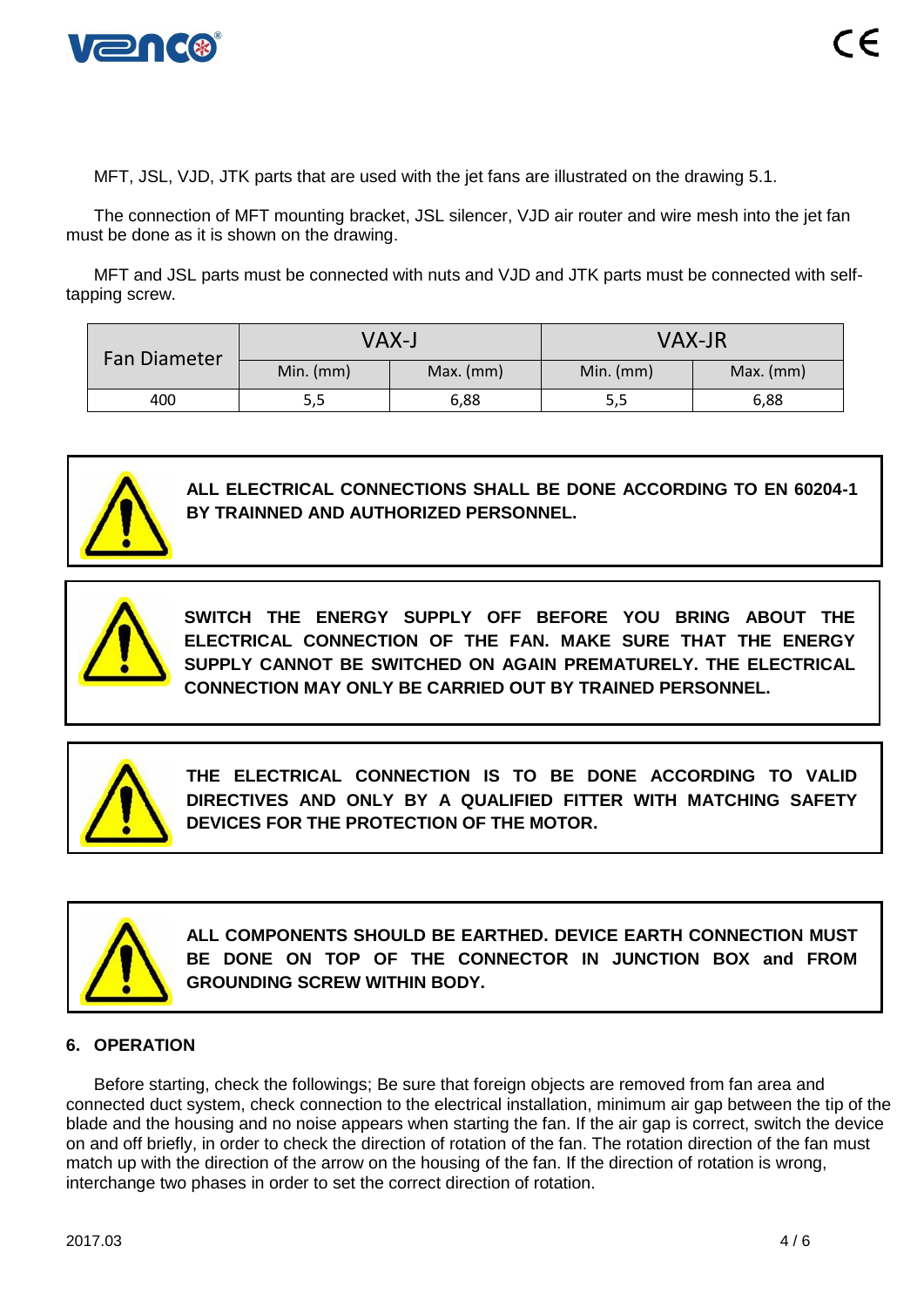

## <span id="page-5-0"></span>**7. HANDLING & STORAGE**

The fans are delivered on wooden pallets wrapped in plastic stretch. Transport the fan to the place of assembly in its original packaging. During transport, connection cables, terminal box and wire connections mustn't be damaged. Load and unload the fan carefully, in order to avoid possible damage. Use suitable lifting equipment. The fan should be stored in a safe, clean, dry, vibration free, location. A regular monthly rapid spin of the impeller is recommended to prevent grease hardening and possible brinelling of the bearings; the impeller should not be in the same angular position after rotation.

When dismantling the crate to gain access to the fan assembly care should be taken to avoid injury from sharp edges, nails, staples, splinters, etc.

### <span id="page-5-1"></span>**8. MAINTENANCE**



**ALWAYS WEAR APPROPRIATE PROTECTIVE CLOTHING (INCLUDING HARD HATS, EYE PROTECTORS AND EAR DEFENDERS) WHEN WORKİNG IN THE VICINITY OF THE FAN ASSEMBLY**

Periodically check the screw connections, coil resistance, function of the safety components and control elements. Only clean the fan manually, with a vacuum cleaner or with compressed air. Before service, maintenance or repairing, disconnect the electrical connections and the impeller is stopped. The fan must be cleaned when needed, at least once per year to maintain the capacity. The fan bearings are maintenancefree and should be renewed only when necessary. Cleaning should be done without dislodging or damaging the impeller. Make sure that there is no unexpected noise from the fan.

In addition to routine maintenance motor bearings will in the longer term require attention. If the motor bearings are greased through extended lubricators, a quality of grease should be periodically applied in accordance with the information on the fan or motor nameplate and/or instructions provided.

#### <span id="page-5-2"></span>**9. FAULT DETECTION**

It is necessary to turn off the fan before checking the fan and the system. During maintenance, device electrical connections should be cut entirely. All switches and circuit breakers should be locked by brought to the OFF position. Also "DO NOT START" sign should be placed on the control panel that will consistently stand.

Check that the electrical connections to the unit are secure. Check that the voltage applied at the fan terminals is as specified on the motor nameplate, and is balanced. Measure the current on each phase (one phase in the case of single-phase motors) of the motor in turn and check that the current consumption is within the full load current specified on the motor nameplate.

Rotate the motor shaft by hand. Investigate any sound of grinding noises, internal chaffing, rubbing or stiffness. Any observed defect may indicate that the bearings require lubrication or replacement. Ensure that all fixings are secure. Make sure that the fan blade is not blocked by an object, if fan is still not working, contact your supplier.

#### <span id="page-5-3"></span>**10. WARRANTY**

The warranty period starts from the date of delivery and it is for 2 years. Including all parts of the entire fan under warranty. The maximum repairing period is 30 business days. This period starts from the date of notification to us. Fan's warranty does not include electrical connection errors, failures that may arise due to voltage and user errors. The warranty is only valid under condition that the fan is assembled, operated and periodic maintenance to be made according to this manual.